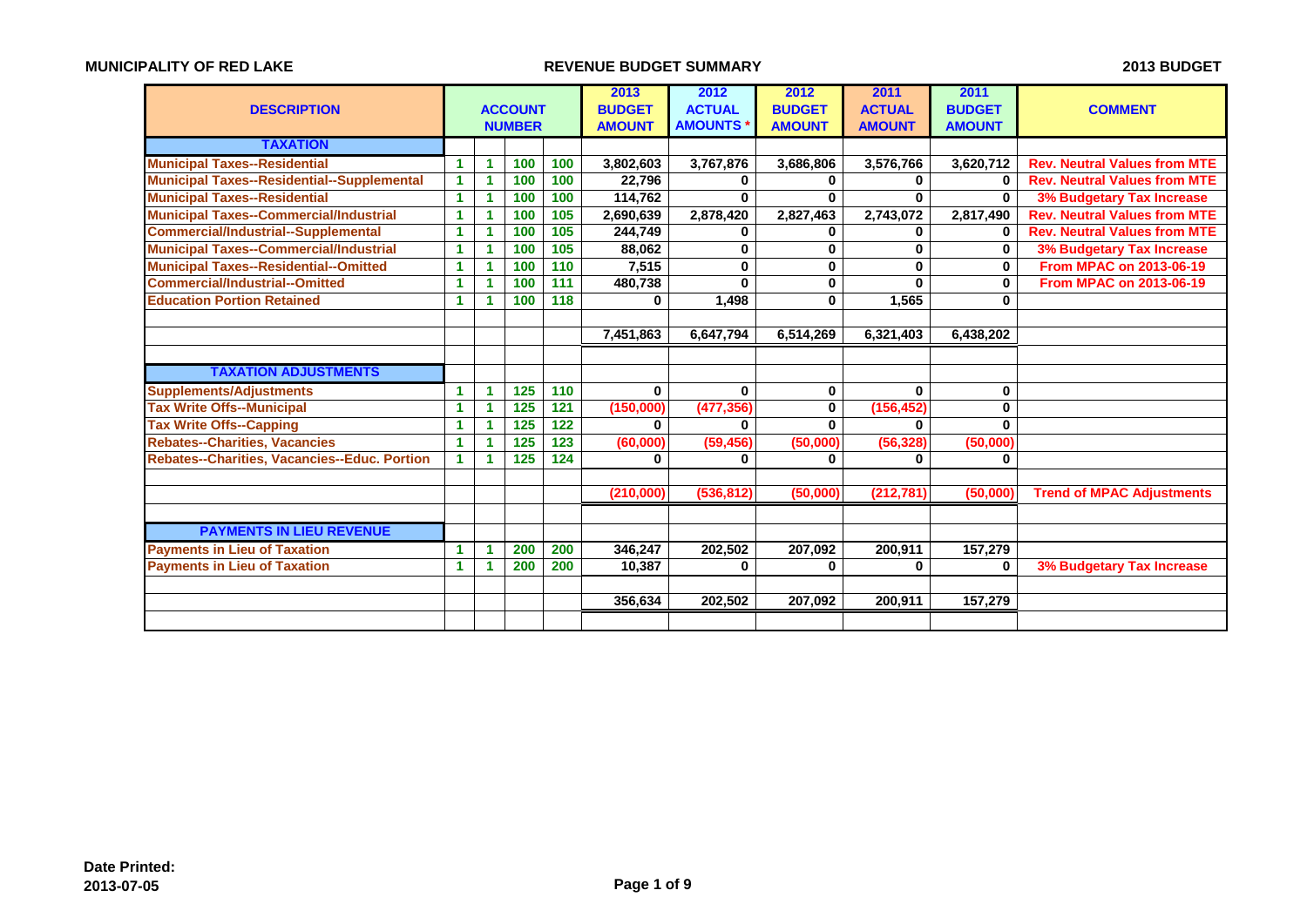|                                             |              |                      |                |     | 2013          | 2012             | 2012          | 2011          | 2011          |                               |
|---------------------------------------------|--------------|----------------------|----------------|-----|---------------|------------------|---------------|---------------|---------------|-------------------------------|
| <b>DESCRIPTION</b>                          |              |                      | <b>ACCOUNT</b> |     | <b>BUDGET</b> | <b>ACTUAL</b>    | <b>BUDGET</b> | <b>ACTUAL</b> | <b>BUDGET</b> | <b>COMMENT</b>                |
|                                             |              |                      | <b>NUMBER</b>  |     | <b>AMOUNT</b> | <b>AMOUNTS</b>   | <b>AMOUNT</b> | <b>AMOUNT</b> | <b>AMOUNT</b> |                               |
| <b>ONTARIO CONDITIONAL OPERATING GRANTS</b> |              |                      |                |     |               |                  |               |               |               |                               |
| <b>Ontario Municipal Partnership Fund</b>   | 1.           | $\mathbf{1}$         | 300            | 300 | 1,908,000     | 1,989,500        | 1,989,500     | 1,804,300     | 1,804,400     | <b>Provided By Province</b>   |
| <b>Water Works Funding (OSWAP)</b>          | $\mathbf{1}$ | $\mathbf{1}$         | 300            | 301 | 25,000        | 25,000           | 25,000        | 25,000        | 25,000        | <b>Contribution Agreement</b> |
| <b>Police Grants--RIDE Subsidy</b>          | $\mathbf{1}$ | $\mathbf{1}$         | 300            | 303 | 9,081         | 9,000            | 9,081         | 9,082         | 9,554         | <b>Offsets Expense</b>        |
| <b>Police Grants--Safer Communities</b>     | $\mathbf{1}$ | $\mathbf{1}$         | 300            | 304 | 70,000        | 16,424           | 70,000        | 71,706        | 70,000        | <b>By-Law 1308-10</b>         |
| <b>Ferry Subsidy</b>                        | $\mathbf{1}$ | 1                    | 300            | 306 | 162,900       | 197,640          | 125,000       | 152,787       | 125,000       |                               |
| <b>Fire Services Grants</b>                 | $\mathbf 1$  | 1                    | 300            | 307 | 12,600        | 13,155           | 12,600        | 12,300        | 8,400         | <b>CIMS--18 X \$700</b>       |
| <b>Fire Services Grants--JEPP</b>           | 1            | $\mathbf{1}$         | 300            | 308 | $\bf{0}$      | $\bf{0}$         | 168,300       | 5,200         | 0             |                               |
| <b>WDO Funding</b>                          | $\mathbf{1}$ | $\blacktriangleleft$ | 300            | 315 | 87,985        | $\mathbf 0$      | $\bf{0}$      | $\bf{0}$      | $\bf{0}$      |                               |
| <b>Stewardship Ontario Grants</b>           | $\mathbf{1}$ | $\mathbf{1}$         | 300            | 316 | 0             | $\bf{0}$         | 3,000         | $\mathbf{0}$  | 3,000         | <b>Recycling Program</b>      |
| <b>Other Provincial Grants</b>              | 1            | $\mathbf{1}$         | 300            | 318 | $\bf{0}$      | 4,546            | $\bf{0}$      | 3,024         | $\bf{0}$      |                               |
| <b>Employment Grants</b>                    | 1.           | 1.                   | 300            | 322 | 5,600         | 5,702            | 5,600         | 1,522         | 5,600         |                               |
| <b>NOHFC--Intern</b>                        | $\mathbf{1}$ | 1                    | 300            | 351 | 18,500        | 27,500           | 21,157        | 0             | $\bf{0}$      | 90% of Intern Wages Costs     |
| <b>NOHFC--KDMA Grant</b>                    | 1.           | 1                    | 300            | 352 | 0             | $\bf{0}$         | 0             | 7,700         | 7,700         |                               |
|                                             |              |                      |                |     |               |                  |               |               |               |                               |
|                                             |              |                      |                |     | 2,299,666     | 2,288,467        | 2,429,238     | 2,092,621     | 2,058,654     |                               |
|                                             |              |                      |                |     |               |                  |               |               |               |                               |
| <b>KDSB FUNDING</b>                         |              |                      |                |     |               |                  |               |               |               |                               |
| <b>Fee Subsidy--Red Lake</b>                | $\mathbf{1}$ | $\mathbf{1}$         | 325            | 325 | 76,298        | 106,640          | 76,298        | 82,820        | 89,363        | 128,623                       |
| <b>Fee Subsidy--Golden</b>                  | 1            | $\mathbf{1}$         | 325            | 326 | 76,877        | 44,828           | 76,877        | 41,483        | 36,154        | 94,899                        |
| Fee Subsidy--St. John's                     | 1            | 1                    | 325            | 327 | 35,323        | 19,615           | 35,323        | 29,060        | 35,228        | 77,801                        |
| <b>KDSB Stabilization</b>                   | $\mathbf{1}$ | $\blacktriangleleft$ | 325            | 328 | 95,181        | 100,037          | $\bf{0}$      | 100,000       | $\bf{0}$      |                               |
| <b>Special Needs Subsidy</b>                | 1            | $\mathbf{1}$         | 325            | 331 | 179,487       | 69,487           | 69,487        | 69,487        | 69,496        |                               |
| <b>Hub--Resource Center Subsidy</b>         | $\mathbf 1$  | $\blacktriangleleft$ | 325            | 332 | 162,348       | 162,348          | 162,348       | 162,348       | 157,478       |                               |
| <b>Core Funding--Red Lake</b>               | $\mathbf{1}$ | 1                    | 325            | 333 | 0             | 31,928           | 52,700        | 46,350        | 31,000        |                               |
| <b>Core Funding--Golden</b>                 | $\mathbf{1}$ | $\mathbf{1}$         | 325            | 334 | $\bf{0}$      | 73,473           | 52,700        | 46,350        | 31,000        |                               |
| <b>Wage Improvement---Red Lake</b>          | $\mathbf{1}$ | 1                    | 325            | 335 | 85,737        | 72,491           | 76,619        | 76,619        | 73,667        |                               |
| <b>Wage Subsidy--St. John's</b>             | $\mathbf{1}$ | 1                    | 325            | 337 | $\mathbf{0}$  | $\mathbf 0$      | 0             | $\mathbf{0}$  | 21,759        |                               |
| <b>Resource Teacher--Golden</b>             | 1            | $\mathbf{1}$         | 325            | 338 | 51,641        | 55,000           | 55,000        | 55,000        | 55,000        |                               |
| <b>Resource Teacher--St. John's</b>         | $\mathbf{1}$ | $\mathbf{1}$         | 325            | 339 | 51,641        | 55,000           | 55,000        | 55,000        | 55,000        |                               |
| <b>Resource Center Funding</b>              | $\mathbf{1}$ | $\mathbf{1}$         | 325            | 340 | 0             | $\bf{0}$         | 0             | $\bf{0}$      | $\bf{0}$      |                               |
| <b>Child Care Grants</b>                    | 1            | $\mathbf{1}$         | 325            | 341 | $\bf{0}$      | $\bf{0}$         | $\bf{0}$      | $\bf{0}$      | 0             |                               |
| <b>Child Care Grants--Other</b>             | $\mathbf{1}$ | 1                    | 325            | 342 | 3,300         | 3,300            | 3,300         | 6,119         | 0             |                               |
| <b>Best Starts--Deferred</b>                | $\mathbf{1}$ | 1                    | 325            | 348 | $\bf{0}$      | $\overline{215}$ | $\bf{0}$      | 85,087        | $\bf{0}$      |                               |
|                                             |              |                      |                |     |               |                  |               |               |               |                               |
|                                             |              |                      |                |     | 817,832       | 794,361          | 715,652       | 855,721       | 655,145       |                               |
|                                             |              |                      |                |     |               |                  |               |               |               |                               |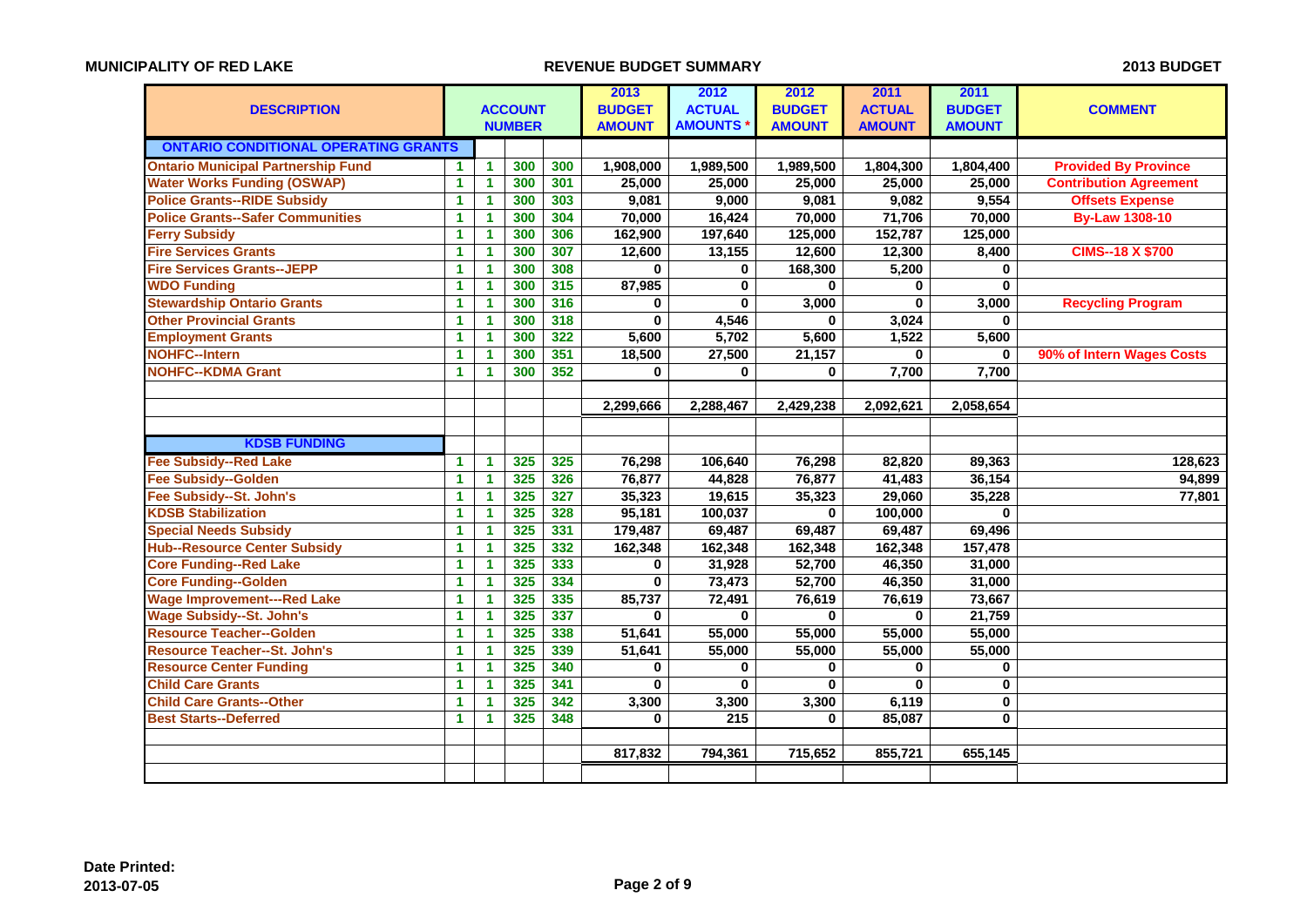| <b>DESCRIPTION</b>                              |              |                      | <b>ACCOUNT</b><br><b>NUMBER</b> |     | 2013<br><b>BUDGET</b><br><b>AMOUNT</b> | 2012<br><b>ACTUAL</b><br><b>AMOUNTS</b> | 2012<br><b>BUDGET</b><br><b>AMOUNT</b> | 2011<br><b>ACTUAL</b><br><b>AMOUNT</b> | 2011<br><b>BUDGET</b><br><b>AMOUNT</b> | <b>COMMENT</b> |
|-------------------------------------------------|--------------|----------------------|---------------------------------|-----|----------------------------------------|-----------------------------------------|----------------------------------------|----------------------------------------|----------------------------------------|----------------|
| <b>ONTARIO CONDITIONAL CAPITAL GRANTS</b>       |              |                      |                                 |     |                                        |                                         |                                        |                                        |                                        |                |
| <b>NOHFC--Highway Commercial</b>                | $\mathbf{1}$ | $\mathbf{1}$         | 350                             | 350 | $\pmb{0}$                              | $\mathbf 0$                             | 0                                      | 91,118                                 | 166,782                                |                |
| <b>NOHFC--Industrial Park</b>                   | $\mathbf{1}$ | $\mathbf{1}$         | 350                             | 351 | $\mathbf 0$                            | $\bf{0}$                                | 0                                      | 115,192                                | 0                                      |                |
| <b>NOHFC--Sustainability</b>                    | 1            | $\mathbf{1}$         | 350                             | 352 | 0                                      | 4,000                                   | 0                                      | 0                                      | $\bf{0}$                               |                |
| <b>NOHFC--Parking Lot/Service Road</b>          | 1            | 1                    | 350                             | 354 | 0                                      | 0                                       | 0                                      | 372,153                                | 544,083                                |                |
| <b>NOHFC--Recycling</b>                         | $\mathbf{1}$ | $\blacktriangleleft$ | 350                             | 356 | 0                                      | $\mathbf 0$                             | 0                                      | 0                                      | 16,250                                 |                |
| <b>NOHFC--Natural Gas</b>                       | 1.           | 1                    | 350                             | 357 | $\bf{0}$                               | 4,900,000                               | 4,900,000                              | $\bf{0}$                               | 0                                      |                |
| <b>NOHFC--Clinic</b>                            | 1            | 1                    | 350                             | 358 | 250,000                                | $\bf{0}$                                | 0                                      | 0                                      | $\bf{0}$                               |                |
| <b>Building Canada Fund--Ontario (ATB)</b>      | 1.           | 1                    | 350                             | 361 | 0                                      | $\mathbf 0$                             | $\bf{0}$                               | 475,042                                | 475,104                                |                |
| <b>Building Canada Fund--Ontario (Fifth)</b>    | $\mathbf{1}$ | $\mathbf{1}$         | 350                             | 362 | 0                                      | $\bf{0}$                                | $\bf{0}$                               | 70,664                                 | 70,664                                 |                |
| <b>Water Works Funding (OSWAP)</b>              | $\mathbf{1}$ | 1                    | 350                             | 370 | 0                                      | 132,177                                 | 169,585                                | 262,780                                | 650,000                                |                |
| <b>Development Grants</b>                       | $\mathbf{1}$ | 1                    | 350                             | 382 | $\bf{0}$                               | 23,400                                  | $\bf{0}$                               | 0                                      | $\bf{0}$                               |                |
|                                                 |              |                      |                                 |     |                                        |                                         |                                        |                                        |                                        |                |
|                                                 |              |                      |                                 |     | 250.000                                | 5,059,577                               | 5,069,585                              | 1,386,949                              | 1,922,882                              |                |
|                                                 |              |                      |                                 |     |                                        |                                         |                                        |                                        |                                        |                |
| <b>CANADA CONDITIONAL OPERATING GRANTS</b>      |              |                      |                                 |     |                                        |                                         |                                        |                                        |                                        |                |
| <b>Canada Day Grant</b>                         | $\mathbf{1}$ | $\mathbf{1}$         | 400                             | 400 | $\mathbf{0}$                           | 9,000                                   | $\bf{0}$                               | $\bf{0}$                               | 800                                    |                |
|                                                 |              |                      |                                 |     |                                        |                                         |                                        |                                        |                                        |                |
|                                                 |              |                      |                                 |     | 0                                      | 9,000                                   | 0                                      | 0                                      | 800                                    |                |
|                                                 |              |                      |                                 |     |                                        |                                         |                                        |                                        |                                        |                |
| <b>CANADA CAPITAL GRANTS</b>                    |              |                      |                                 |     |                                        |                                         |                                        |                                        |                                        |                |
| <b>Federal Gas Tax Funding--Current Year</b>    | 1.           | $\mathbf 1$          | 450                             | 450 | 277,670                                | 277,670                                 | 277,670                                | 277,670                                | 277,670                                |                |
| <b>Federal Gas Tax Funding--Deferred</b>        | 1.           | $\blacktriangleleft$ | 450                             | 450 | (277, 670)                             | 0                                       | (277, 670)                             | (277, 670)                             | (277, 670)                             |                |
| <b>Federal Gas Tax Funding--Current Year</b>    | 1            | $\mathbf{1}$         | 450                             | 450 |                                        | $\bf{0}$                                | 25,000                                 | 34,000                                 | 34,000                                 |                |
| <b>Building Canada Fund--Federal (ATB)</b>      | $\mathbf{1}$ | $\mathbf{1}$         | 450                             | 451 | 0                                      | $\bf{0}$                                | 0                                      | 475,042                                | 475,104                                |                |
| <b>Building Canada Fund--Federal (Fifth St)</b> | $\mathbf{1}$ | $\mathbf{1}$         | 450                             | 452 | 0                                      | $\bf{0}$                                | $\bf{0}$                               | 70,664                                 | 70,664                                 |                |
| <b>FedNor--Natural Gas</b>                      | 1            | $\mathbf{1}$         | 450                             | 457 | $\bf{0}$                               | 2,700,000                               | 2,700,000                              | 0                                      | 0                                      |                |
| <b>FedNor--Industrial Park</b>                  | $\mathbf{1}$ | 1                    | 450                             | 461 | 0                                      | 0                                       | 0                                      | 82,502                                 | 0                                      |                |
| <b>FedNor--ATB</b>                              | $\mathbf{1}$ | 1                    | 450                             | 462 | 0                                      | $\bf{0}$                                | 0                                      | 0                                      | 66,000                                 |                |
| <b>FedNor--Parking Lot/Service Road</b>         | 1.           | $\mathbf{1}$         | 450                             | 463 | 0                                      | 3,698                                   | 0                                      | 381,686                                | 413,957                                |                |
| <b>FCM--GMF--Sustainability</b>                 | $\mathbf{1}$ | $\blacktriangleleft$ | 450                             | 470 | $\mathbf{0}$                           | $\mathbf{0}$                            | $\bf{0}$                               | 37,999                                 | 38,029                                 |                |
| <b>FCM--GMF--ATB</b>                            | $\mathbf{1}$ | $\mathbf{1}$         | 450                             | 471 | 400,000                                | $\bf{0}$                                | 354,688                                | $\bf{0}$                               | 326,346                                |                |
| A.C.A.P. Grant                                  | $\mathbf{1}$ | $\mathbf{1}$         | 450                             | 473 | 28,035                                 | 337,438                                 | 219,000                                | 292,845                                |                                        |                |
| <b>RINC--Skate Board Park</b>                   | $\mathbf{1}$ | 1                    | 450                             | 482 | 0                                      | 20,217                                  | 0                                      | (55)                                   | 90,414                                 |                |
|                                                 |              |                      |                                 |     |                                        |                                         |                                        |                                        |                                        |                |
|                                                 |              |                      |                                 |     | 428,035                                | 3,339,023                               | 3,298,688                              | 1,374,683                              | 1,514,513                              |                |
|                                                 |              |                      |                                 |     |                                        |                                         |                                        |                                        |                                        |                |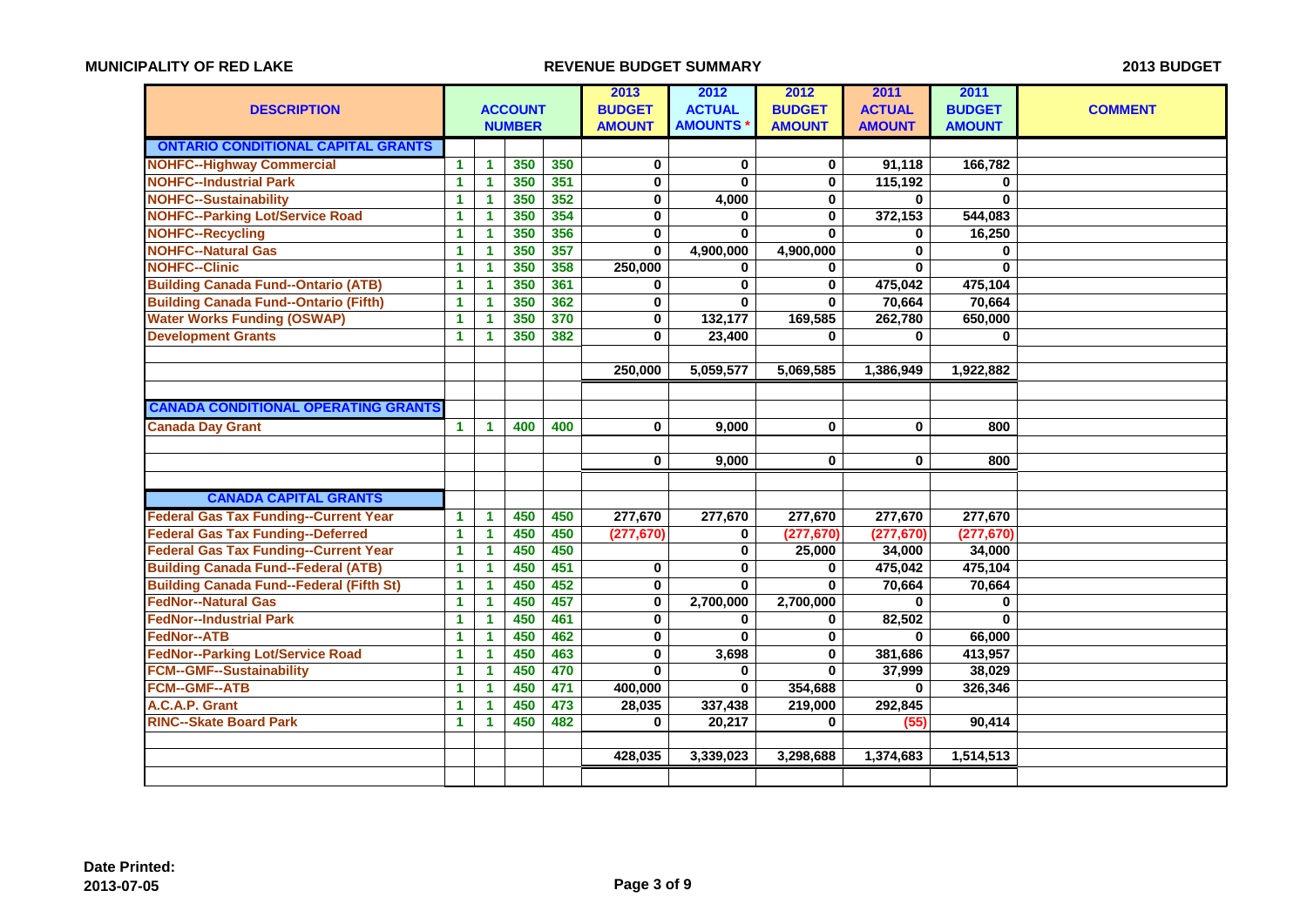|                                             |                      |              |                |     | 2013          | 2012           | 2012          | 2011          | 2011          |                          |
|---------------------------------------------|----------------------|--------------|----------------|-----|---------------|----------------|---------------|---------------|---------------|--------------------------|
| <b>DESCRIPTION</b>                          |                      |              | <b>ACCOUNT</b> |     | <b>BUDGET</b> | <b>ACTUAL</b>  | <b>BUDGET</b> | <b>ACTUAL</b> | <b>BUDGET</b> | <b>COMMENT</b>           |
|                                             |                      |              | <b>NUMBER</b>  |     | <b>AMOUNT</b> | <b>AMOUNTS</b> | <b>AMOUNT</b> | <b>AMOUNT</b> | <b>AMOUNT</b> |                          |
| <b>USER FEES AND CHARGES</b>                |                      |              |                |     |               |                |               |               |               |                          |
| <b>Water User Charges</b>                   | 1                    | 1            | 500            | 500 | 859,678       | 825,670        | 823,750       | 738,190       | 786,831       |                          |
| <b>Distribution Fees--Water</b>             | 1                    | $\mathbf{1}$ | 500            | 501 | 288,320       | 286,888        | 286,000       | 283,897       | 284,160       |                          |
| <b>Infrastructure Improvement Fees</b>      | $\mathbf{1}$         | $\mathbf{1}$ | 500            | 502 | 514,698       | 427,562        | 427,120       | 422,973       | 421,116       |                          |
| <b>Water--Reinstatement Fees</b>            | 1                    | $\mathbf{1}$ | 500            | 503 | 0             | 200            | $\bf{0}$      | $\bf{0}$      | $\mathbf{0}$  |                          |
| <b>Sewer User Charges</b>                   | $\mathbf{1}$         | $\mathbf{1}$ | 500            | 505 | 472,540       | 444,035        | 447,890       | 362,992       | 425,431       |                          |
| <b>Distribution Fees--Sewage</b>            | 1                    | 1            | 500            | 506 | 140,880       | 140,027        | 140,160       | 138,636       | 139,040       |                          |
| <b>Infrastructure Improvement Fees</b>      | 1                    | $\mathbf{1}$ | 500            | 507 | 117,397       | 90,023         | 90,379        | 90,472        | 89,315        |                          |
| <b>Collection Fees--Property</b>            | $\mathbf{1}$         | $\mathbf{1}$ | 500            | 510 | 2,300         | 2,277          | 10,750        | 10,864        | 12,750        |                          |
| Day Care User Fees--Red Lake                | 1                    | $\mathbf{1}$ | 500            | 511 | 185,147       | 180,461        | 185,147       | 143,702       | 151,800       |                          |
| Day Care User Fees--Golden                  | $\mathbf{1}$         | 1            | 500            | 512 | 222,909       | 242,552        | 222,909       | 201,087       | 232,400       |                          |
| Day Care User Fees--St. John's              | $\mathbf{1}$         | $\mathbf{1}$ | 500            | 513 | 125,937       | 99,636         | 125,937       | 103,746       | 112,400       |                          |
| <b>Hub User Fees--Red Lake</b>              | $\mathbf{1}$         | $\mathbf{1}$ | 500            | 514 | 0             | $\bf{0}$       | $\bf{0}$      | 1,487         | $\bf{0}$      |                          |
| <b>Miss MacKenzie Fares</b>                 | $\blacktriangleleft$ | $\mathbf{1}$ | 500            | 525 | 18,000        | 17,992         | 12,000        | 11,565        | 10,500        |                          |
| <b>Cemetery Plot Sales</b>                  | 1                    | 1            | 500            | 530 | 17,500        | 17,846         | 17,500        | 15,749        | 17,500        |                          |
| <b>W.D.S. Revenue--Recoveries</b>           | $\mathbf{1}$         | $\mathbf{1}$ | 500            | 534 | 6,000         | 5,767          | 14,500        | 14,329        | $\mathbf{0}$  |                          |
| <b>W.D.S. Revenue--Tipping Fees</b>         | $\mathbf{1}$         | $\mathbf{1}$ | 500            | 535 | 350,000       | 523,575        | 350,000       | 252,890       | 235,000       |                          |
| <b>W.D.S. Revenue--WDO/OTS/OES</b>          | $\mathbf{1}$         | $\mathbf{1}$ | 500            | 536 | 1,600         | 1,596          | 1,250         | 1,107         | 17,500        |                          |
| <b>W.D.S. Revenue--Bag Tags</b>             | $\mathbf{1}$         | $\mathbf{1}$ | 500            | 537 | 157,522       | 144,388        | 157,522       | 148,836       | 219,336       | (2,157 X \$2 X 52) X 2/3 |
| <b>W.D.S. Revenue--Dump Tickets</b>         | 1                    | 1            | 500            | 538 | 26,500        | 26,290         | 19,200        | 19,000        | 32,500        |                          |
| <b>Commissions--Dump Tickets</b>            | 1                    | $\mathbf{1}$ | 500            | 539 | (16, 500)     | (16, 470)      | 0             | (18, 810)     | 0             |                          |
| <b>Communities in Bloom Revenue</b>         | $\mathbf{1}$         | $\mathbf{1}$ | 500            | 541 | 4,380         | 4,465          | 4,985         | 4,987         | 5,610         | 90 Pots X \$48.67        |
| <b>R L Touring Region--Special Projects</b> | 1                    | $\mathbf{1}$ | 500            | 543 | 0             | 1,740          | $\bf{0}$      | 1,740         | 0             |                          |
| <b>Building Rental Revenue</b>              | 1                    | 1            | 500            | 545 | 75,000        | 81,931         | 70,000        | 71,713        | 66,199        |                          |
| <b>Council Chambers Rental</b>              | $\mathbf{1}$         | $\mathbf{1}$ | 500            | 546 | $\mathbf 0$   | $\bf{0}$       | $\bf{0}$      | 87            | $\bf{0}$      |                          |
| <b>Airport Revenue</b>                      | $\mathbf{1}$         | $\mathbf{1}$ | 500            | 550 | 738,540       | 1,055,290      | 612,406       | 980,462       | 578,500       |                          |
| <b>Passenger and AIF Fees</b>               | 1                    | $\mathbf{1}$ | 500            | 550 | 300,300       | 0              | 265,000       |               | 227,500       |                          |
| <b>Other Resale Items</b>                   | 1                    | 1            | 500            | 553 | 1,500         | 1,210          | 16,000        | 562           | $\mathbf 0$   |                          |
| <b>Provincial Offenses Act Revenue</b>      | 1                    | $\mathbf{1}$ | 500            | 555 | 75,000        | 48,087         | 75,000        | 85,686        | 87,500        |                          |
| <b>Credit Card User Fees</b>                | $\mathbf{1}$         | $\mathbf{1}$ | 500            | 565 | 750           | 804            | 750           | 819           | 500           |                          |
| <b>Planning Fees</b>                        | 1                    | $\mathbf{1}$ | 500            | 570 | 17,500        | 17,475         | 7,250         | 7,280         | 8,000         |                          |
| <b>Custom Works Revenue</b>                 | $\mathbf{1}$         | 1            | 500            | 580 | 40,000        | 37,666         | 60,000        | 80,935        | 32,000        |                          |
| <b>Agua Flow Sales</b>                      | $\mathbf{1}$         | 1            | 500            | 581 | $\mathbf 0$   | 500            | $\bf{0}$      | $\bf{0}$      | $\mathbf 0$   |                          |
| <b>Donations</b>                            | 1                    | $\mathbf{1}$ | 500            | 590 | $\bf{0}$      | 100            | $\bf{0}$      | 74,947        | $\mathbf{0}$  |                          |
| <b>Miscellaneous User Fees</b>              | 1                    | $\mathbf{1}$ | 500            | 598 | 10,000        | 9,869          | 25,000        | 10,700        | 22,500        |                          |
| <b>Miscellaneous</b>                        | $\mathbf{1}$         | 1            | 500            | 599 | 4,500         | 4,552          | 3,439         | 40,192        | $\mathbf{0}$  |                          |
|                                             |                      |              |                |     |               |                |               |               |               |                          |
|                                             |                      |              |                |     | 4,757,897     | 4,724,002      | 4,471,844     | 4,302,823     | 4,215,888     |                          |
|                                             |                      |              |                |     |               |                |               |               |               |                          |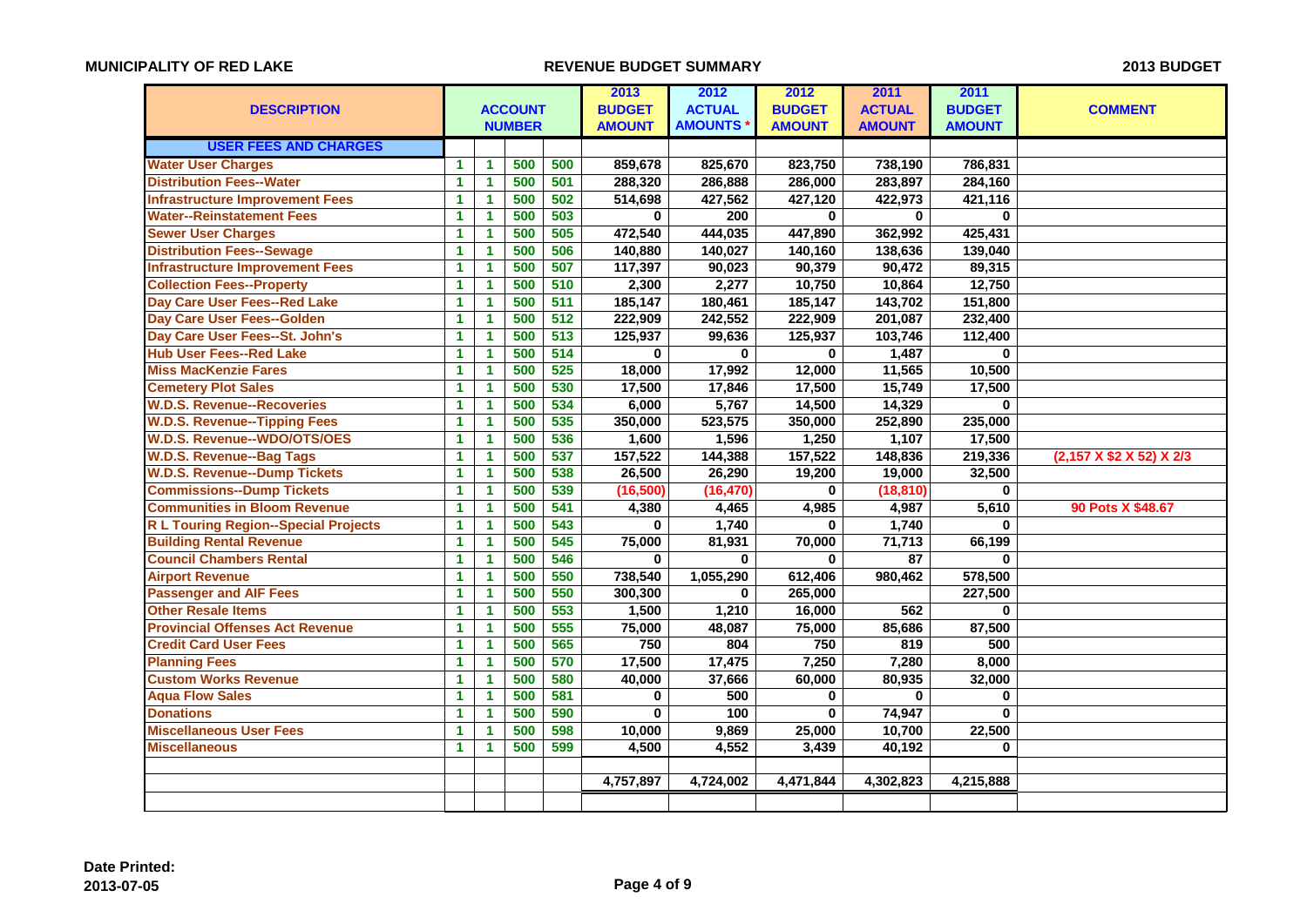|                                       |                      |                      |                |                  | 2013          | 2012           | 2012          | 2011          | 2011          |                |
|---------------------------------------|----------------------|----------------------|----------------|------------------|---------------|----------------|---------------|---------------|---------------|----------------|
| <b>DESCRIPTION</b>                    |                      |                      | <b>ACCOUNT</b> |                  | <b>BUDGET</b> | <b>ACTUAL</b>  | <b>BUDGET</b> | <b>ACTUAL</b> | <b>BUDGET</b> | <b>COMMENT</b> |
|                                       |                      |                      | <b>NUMBER</b>  |                  | <b>AMOUNT</b> | <b>AMOUNTS</b> | <b>AMOUNT</b> | <b>AMOUNT</b> | <b>AMOUNT</b> |                |
| <b>LICENSES AND PERMITS</b>           |                      |                      |                |                  |               |                |               |               |               |                |
| <b>Building Permits</b>               | 1                    | $\mathbf{1}$         | 600            | 600              | 58,000        | 58,051         | 30,500        | 30,554        | 40,000        |                |
| <b>Pet Control</b>                    | 1                    | $\mathbf{1}$         | 600            | 605              | 9,950         | 9,950          | 9,250         | 9,230         | 7,000         |                |
| <b>Lottery Licenses</b>               | 1                    | $\mathbf{1}$         | 600            | 610              | 9,000         | 8,975          | 12,500        | 14,329        | 4,200         |                |
| <b>Business Licenses</b>              | 1                    | 1                    | 600            | 615              | 2,950         | 2,950          | 3,400         | 3,400         | 8,250         |                |
| <b>Marriage Licenses</b>              | $\mathbf 1$          | $\blacktriangleleft$ | 600            | 620              | 2,000         | 1,956          | 4,500         | 5,115         | 2,750         |                |
| <b>Marriage Ceremony Fees</b>         | $\mathbf{1}$         | $\mathbf{1}$         | 600            | 621              | 2,750         | 2,650          | 3,500         | 2,750         | 3,500         |                |
| <b>Fire Permits</b>                   | 1                    | $\mathbf{1}$         | 600            | 625              | 7,500         | 7,535          | 7,250         | 7,150         | 6,500         |                |
| <b>False Alarms Call Outs</b>         | 1                    | $\blacktriangleleft$ | 600            | 626              | $\mathbf 0$   | $\bf{0}$       | $\bf{0}$      | 350           | $\bf{0}$      |                |
| <b>Fire Reports Revenue</b>           | $\mathbf{1}$         | $\blacktriangleleft$ | 600            | 627              | 10,000        | 10,070         | 2,000         | 2,300         | 150           |                |
| <b>Tax Certificates</b>               | $\mathbf 1$          | $\blacktriangleleft$ | 600            | 630              | 7,500         | 7,465          | 9,000         | 9,190         | 7,500         |                |
| <b>Taxi Licenses</b>                  | 1                    | 1                    | 600            | 635              | 1,000         | 1,085          | 480           | 480           | 150           |                |
| <b>Death Registrations</b>            | 1                    | 1                    | 600            | 640              | 1,450         | 1,475          | 1,250         | 1,325         | 500           |                |
| <b>Parking Rentals/Permits</b>        | $\mathbf{1}$         | $\blacktriangleleft$ | 600            | 645              | 10,385        | 9,150          | 9,150         | 9,150         | 9,150         |                |
|                                       |                      |                      |                |                  |               |                |               |               |               |                |
|                                       |                      |                      |                |                  | 122,485       | 121,312        | 92,780        | 95,323        | 89,650        |                |
|                                       |                      |                      |                |                  |               |                |               |               |               |                |
| <b>RECREATION</b>                     |                      |                      |                |                  |               |                |               |               |               |                |
| <b>Arena Rentals</b>                  | $\mathbf{1}$         | $\mathbf{1}$         | 700            | 705              | 4,750         | 4,735          | 4,750         | 4,666         | 3,750         |                |
| <b>Cochenour Hall Rentals</b>         | $\blacktriangleleft$ | $\blacktriangleleft$ | 700            | 710              | 15,000        | 16,770         | 14,500        | 14,453        | 14,000        |                |
| <b>Arena Boards Advertising</b>       | 1                    | $\blacktriangleleft$ | 700            | $\overline{715}$ | 3,000         | 3,050          | 2,500         | 2,500         | 2,200         |                |
| <b>Arena Ice Rentals/Open Skating</b> | $\mathbf{1}$         | $\blacktriangleleft$ | 700            | 720              | 70,000        | 70,077         | 47,500        | 46,647        | 72,500        |                |
| <b>Ball Field Fees</b>                | 1                    | $\mathbf{1}$         | 700            | 730              | 1,200         | 1,360          | 1,200         | 1,160         | 1,500         |                |
| <b>Community Center--Concession</b>   | $\mathbf{1}$         | $\blacktriangleleft$ | 700            | 735              | 4,500         | 4,753          | 3,500         | 3,454         | 3,750         |                |
| <b>Community Center--Drop In</b>      | $\blacktriangleleft$ | $\blacktriangleleft$ | 700            | 740              | 6,500         | 6,510          | 7,250         | 7,230         | 7,500         |                |
| <b>Community Center--Memberships</b>  | $\mathbf{1}$         | $\blacktriangleleft$ | 700            | 745              | 43,900        | 43,894         | 36,500        | 36,437        | 37,500        |                |
| <b>Community Center--Passes</b>       | 1                    | 1                    | 700            | 750              | 3,500         | 3,465          | 2,975         | 2,961         | 2,250         |                |
| <b>Recreation Equipment Rentals</b>   | $\mathbf{1}$         | $\mathbf{1}$         | 700            | 755              | 1,800         | 1,804          | 1,975         | 1,941         | 1,975         |                |
| <b>Recreation--Special Events</b>     | $\mathbf{1}$         | $\blacktriangleleft$ | 700            | 765              | 6,500         | 6,588          | 3,550         | 3,520         | 4,200         |                |
| <b>Recreation Donations</b>           | 1                    | 1                    | 700            | 766              | $\bf{0}$      | 3,285          | 5,000         | 5,498         | 0             |                |
| <b>Court Recoveries</b>               | $\blacktriangleleft$ | 1                    | 700            | 770              | $\bf{0}$      | 1,368          | $\bf{0}$      | 0             | $\mathbf 0$   |                |
|                                       |                      |                      |                |                  |               |                |               |               |               |                |
|                                       |                      |                      |                |                  | 160,650       | 167,657        | 131,200       | 130,466       | 151,125       |                |
|                                       |                      |                      |                |                  |               |                |               |               |               |                |
| <b>DONATIONS</b>                      |                      |                      |                |                  |               |                |               |               |               |                |
| <b>Clinic Donation</b>                | 1                    | $\blacktriangleleft$ | 750            | 762              | 5,000,000     | $\bf{0}$       | $\bf{0}$      | $\bf{0}$      | 0             |                |
| <b>Parks</b>                          | 1                    | $\blacktriangleleft$ | 750            | 763              | 0             | 10,000         | 0             | 11,800        | $\mathbf{0}$  |                |
| <b>KDMADonations</b>                  | $\mathbf{1}$         | $\blacktriangleleft$ | 750            | 766              | 0             | $\bf{0}$       | $\bf{0}$      | 3,445         | 0             |                |
|                                       |                      |                      |                |                  |               |                |               |               |               |                |
|                                       |                      |                      |                |                  | 5,000,000     | 10,000         | $\mathbf 0$   | 15,245        | 0             |                |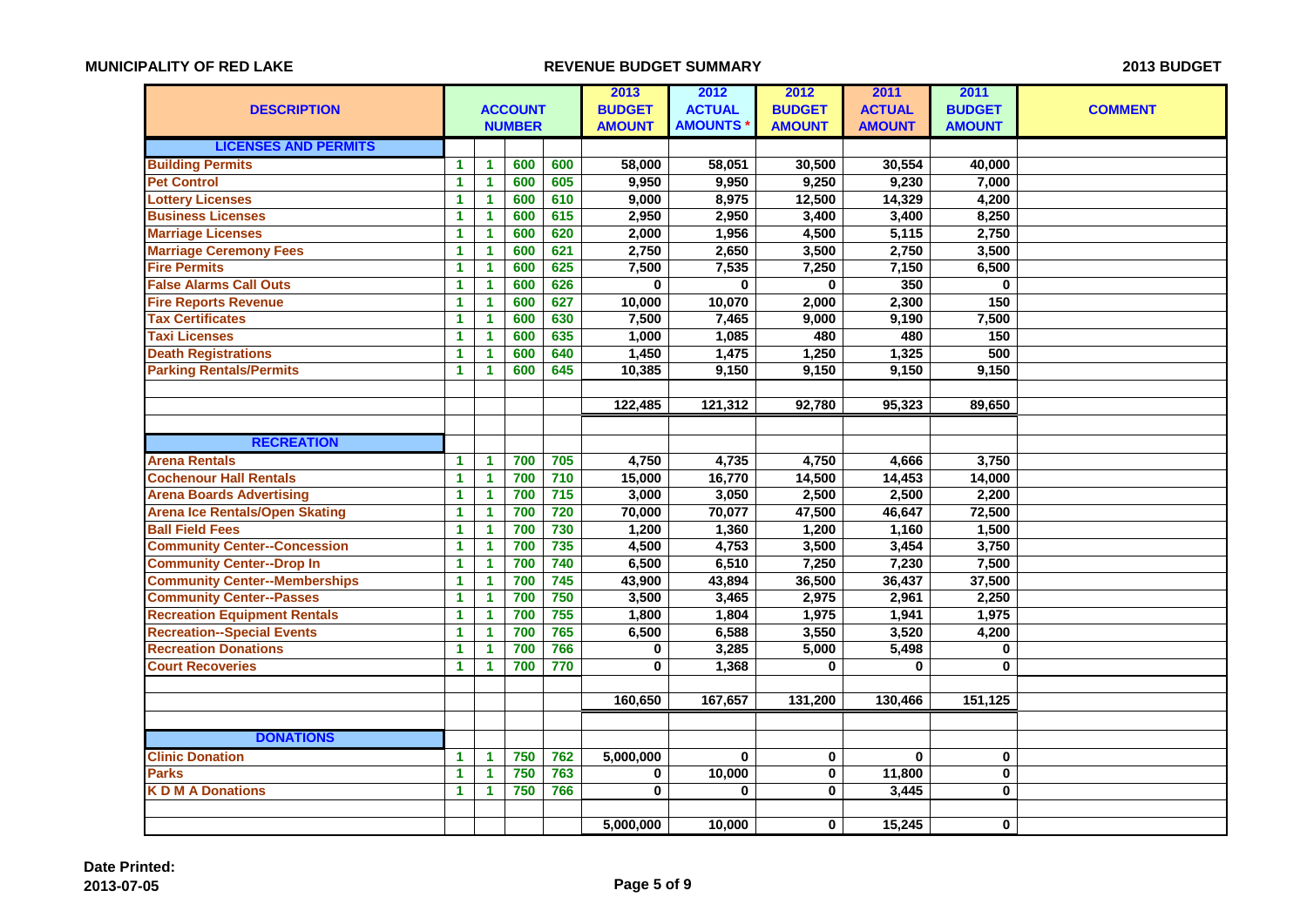| <b>MUNICIPALITY OF RED LAKE</b> |  |  |  |  |  |  |
|---------------------------------|--|--|--|--|--|--|
|---------------------------------|--|--|--|--|--|--|

## **MUNICIPALITY OF REVENUE BUDGET SUMMARY REVENUE BUDGET**

| <b>DESCRIPTION</b> |  | <b>ACCOUNT</b><br><b>NUMBER</b> | 2013<br><b>BUDGET</b><br><b>AMOUNT</b> | 2012<br><b>ACTUAL</b><br><b>AMOUNTS</b> | 2012<br><b>BUDGET</b><br><b>AMOUNT</b> | 2011<br><b>ACTUAL</b><br><b>AMOUNT</b> | 2011<br><b>BUDGET</b><br><b>AMOUNT</b> | <b>COMMENT</b> |
|--------------------|--|---------------------------------|----------------------------------------|-----------------------------------------|----------------------------------------|----------------------------------------|----------------------------------------|----------------|
|                    |  |                                 |                                        |                                         |                                        |                                        |                                        |                |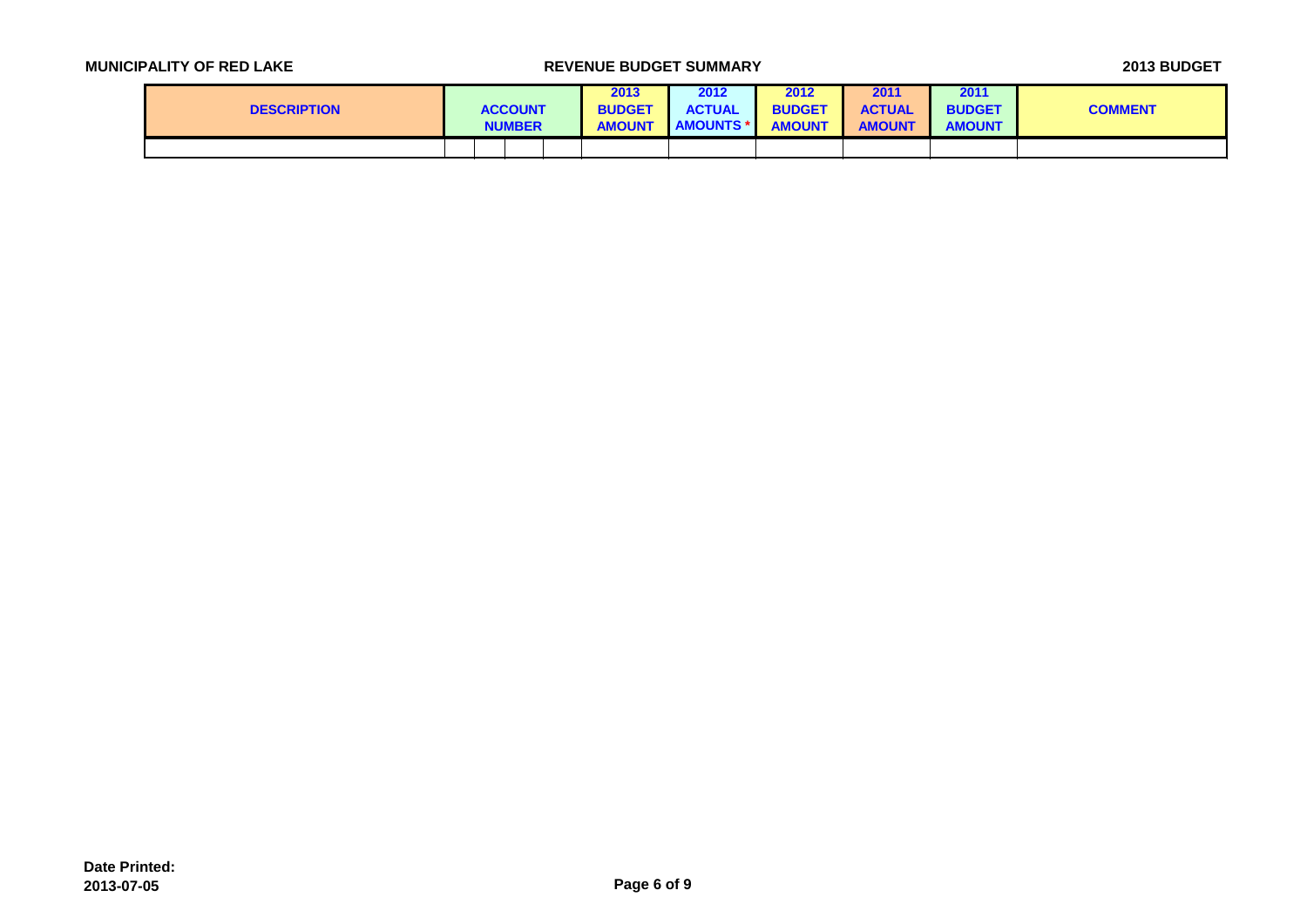| <b>DESCRIPTION</b>                            | <b>ACCOUNT</b>       |                      | 2013<br><b>BUDGET</b> | 2012<br><b>ACTUAL</b> | 2012<br><b>BUDGET</b> | 2011<br><b>ACTUAL</b> | 2011<br><b>BUDGET</b> | <b>COMMENT</b> |               |  |
|-----------------------------------------------|----------------------|----------------------|-----------------------|-----------------------|-----------------------|-----------------------|-----------------------|----------------|---------------|--|
|                                               |                      |                      | <b>NUMBER</b>         |                       | <b>AMOUNT</b>         | <b>AMOUNTS</b>        | <b>AMOUNT</b>         | <b>AMOUNT</b>  | <b>AMOUNT</b> |  |
| <b>SERVICE CHARGES AND PENALTIES</b>          |                      |                      |                       |                       |                       |                       |                       |                |               |  |
| <b>Water and Sewer Penalties and Interest</b> | $\mathbf{1}$         | $\blacktriangleleft$ | 800                   | 800                   | 32,500                | 41,128                | 24,000                | 24,633         | 24,000        |  |
| <b>A/R Service Charges</b>                    | 1                    | $\blacktriangleleft$ | 800                   | 805                   | 27,500                | 32,689                | 20,000                | 20,876         | 10,000        |  |
| <b>Taxation Penalties and Interest</b>        | 1                    | $\mathbf{1}$         | 800                   | 810                   | 115,000               | 115,657               | 125,000               | 123,909        | 160,000       |  |
| <b>N S F Cheque Fees</b>                      | $\mathbf{1}$         | $\blacktriangleleft$ | 800                   | 815                   | $\mathbf{0}$          | 300                   | $\bf{0}$              | 300            | $\bf{0}$      |  |
|                                               |                      |                      |                       |                       |                       |                       |                       |                |               |  |
|                                               |                      |                      |                       |                       | 175,000               | 189,774               | 169,000               | 169,718        | 194,000       |  |
|                                               |                      |                      |                       |                       |                       |                       |                       |                |               |  |
| <b>INVESTMENT</b>                             |                      |                      |                       |                       |                       |                       |                       |                |               |  |
| <b>Interest Earnings</b>                      | $\mathbf{1}$         | $\blacktriangleleft$ | 900                   | 900                   | 7,500                 | 7,539                 | 6,000                 | 6,229          | 5,000         |  |
| <b>Interest Income--Reserves</b>              | 1                    | $\blacktriangleleft$ | 900                   | 905                   | 20,250                | 20,283                | 0                     | $\bf{0}$       | $\mathbf 0$   |  |
| <b>Interest Income--Workings Funds</b>        | $\blacktriangleleft$ | 1                    | 900                   | 910                   | 14,500                | 14,526                | $\bf{0}$              | $\bf{0}$       | 0             |  |
|                                               |                      |                      |                       |                       |                       |                       |                       |                |               |  |
|                                               |                      |                      |                       |                       | 42,250                | 42,348                | 6,000                 | 6,229          | 5,000         |  |
|                                               |                      |                      |                       |                       |                       |                       |                       |                |               |  |
| <b>MUNICIPAL ASSET SALES</b>                  |                      |                      |                       |                       |                       |                       |                       |                |               |  |
| <b>Sale of Land</b>                           | $\blacktriangleleft$ | $\blacktriangleleft$ | 950                   | 950                   | 100,000               | 262,548               | 300,000               | 686,888        | 375,000       |  |
| <b>Sale of Building / Equipment</b>           | $\blacktriangleleft$ | $\blacktriangleleft$ | 950                   | 951                   | 0                     | 82,160                | 125,000               | 394            | 125,000       |  |
| <b>Proceeds From Tax Sales</b>                | $\blacktriangleleft$ | 1                    | 950                   | 952                   | $\mathbf{0}$          | $\bf{0}$              | $\bf{0}$              | $\bf{0}$       | 0             |  |
|                                               |                      |                      |                       |                       |                       |                       |                       |                |               |  |
|                                               |                      |                      |                       |                       | 100,000               | 344,708               | 425,000               | 687,282        | 500,000       |  |
|                                               |                      |                      |                       |                       |                       |                       |                       |                |               |  |
| <b>MISCELLANEOUS</b>                          |                      |                      |                       |                       |                       |                       |                       |                |               |  |
| <b>Insurance Proceeds</b>                     | $\blacktriangleleft$ | $\blacktriangleleft$ | 975                   | 975                   | $\mathbf 0$           | 17,300                | $\bf{0}$              | 18,417         | 0             |  |
|                                               |                      |                      |                       |                       |                       |                       |                       |                |               |  |
|                                               |                      |                      |                       |                       | $\mathbf 0$           | 17,300                | $\bf{0}$              | 18,417         | $\mathbf 0$   |  |
|                                               |                      |                      |                       |                       |                       |                       |                       |                |               |  |
| <b>LONG TERM DEBT PROCEEDS</b>                |                      |                      |                       |                       |                       |                       |                       |                |               |  |
| <b>Proceeds From Long Term Debt--CIBC</b>     | $\blacktriangleleft$ | $\blacktriangleleft$ | 980                   | 980                   | 0                     | 2,339,665             | 2,339,665             | 6,051,677      | 3,311,931     |  |
| <b>Proceeds From Long Term Debt--FCM--GMF</b> | $\blacktriangleleft$ | $\blacktriangleleft$ | 980                   | 980                   | $\mathbf 0$           | 4,000,000             | 3,546,877             | $\bf{0}$       | 3,263,462     |  |
| <b>Proceeds From Long Term Debt--FCM--GMF</b> | 1                    | 4                    | 600                   | 600                   | 0                     | $\mathbf 0$           | (2,000,000)           | 0              | 0             |  |
| <b>Proceeds From Long Term Debt--FCM--GMF</b> | $\mathbf{1}$         | 4                    | 730                   | 787                   | $\mathbf{0}$          | $\bf{0}$              | (1, 397, 144)         | $\bf{0}$       | $\bf{0}$      |  |
|                                               |                      |                      |                       |                       |                       |                       |                       |                |               |  |
|                                               |                      |                      |                       |                       | $\mathbf 0$           | 6,339,665             | 2,489,398             | 6,051,677      | 6,575,392     |  |
|                                               |                      |                      |                       |                       |                       |                       |                       |                |               |  |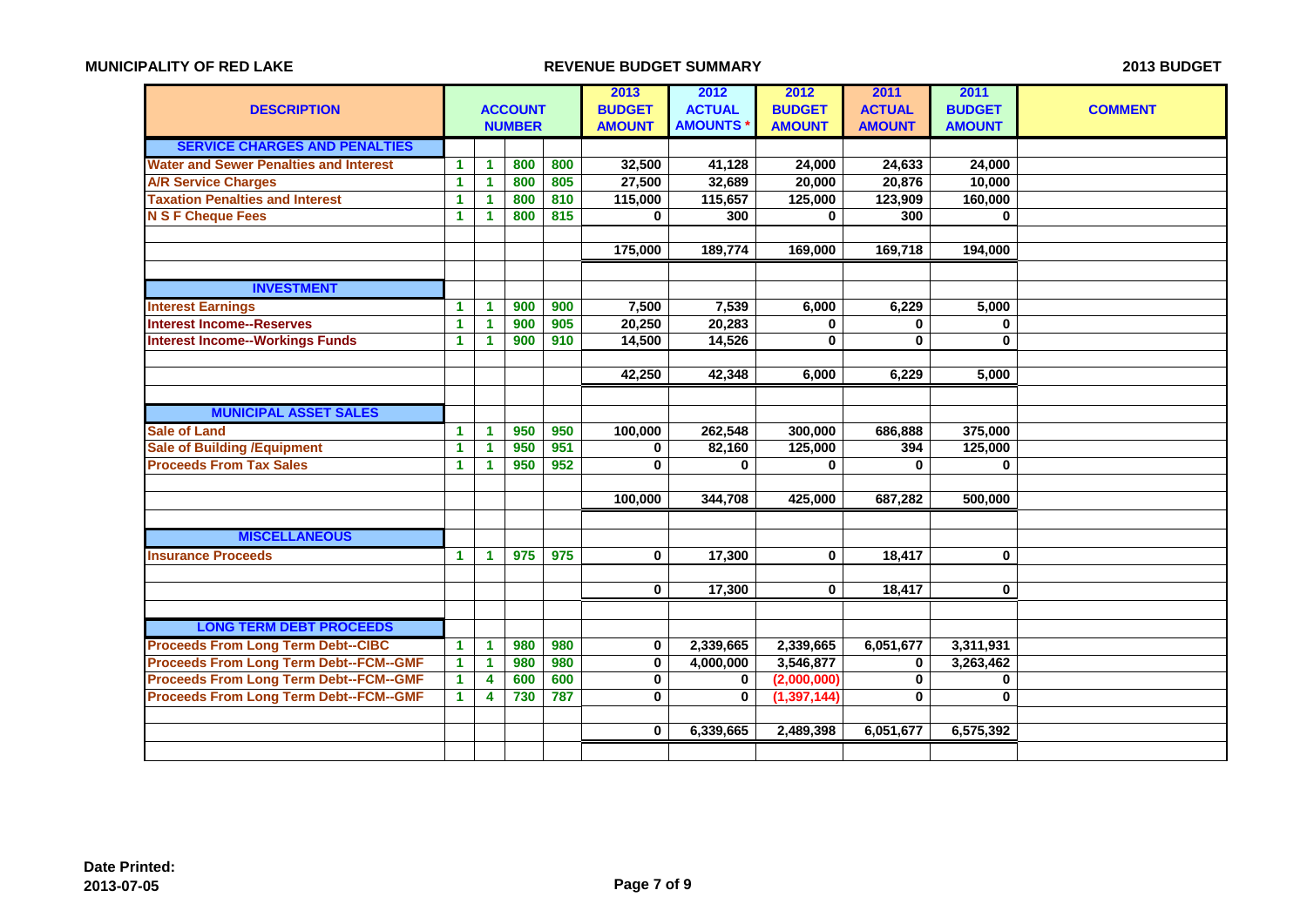|                                                   |                      |                      |                |     | 2013          | 2012           | 2012                 | 2011          | 2011          |                                |
|---------------------------------------------------|----------------------|----------------------|----------------|-----|---------------|----------------|----------------------|---------------|---------------|--------------------------------|
| <b>DESCRIPTION</b>                                |                      |                      | <b>ACCOUNT</b> |     | <b>BUDGET</b> | <b>ACTUAL</b>  | <b>BUDGET</b>        | <b>ACTUAL</b> | <b>BUDGET</b> | <b>COMMENT</b>                 |
|                                                   |                      |                      | <b>NUMBER</b>  |     | <b>AMOUNT</b> | <b>AMOUNTS</b> | <b>AMOUNT</b>        | <b>AMOUNT</b> | <b>AMOUNT</b> |                                |
| <b>RESERVE FUNDS TRANSFERS</b>                    |                      |                      |                |     |               |                |                      |               |               |                                |
| <b>Transfer From Capital Reserves</b>             | 1                    | 1                    | 990            | 990 | 0             | $\bf{0}$       | 211,316              | 0             | $\bf{0}$      |                                |
| <b>Transfer From Operating Reserves</b>           | 1                    | $\blacktriangleleft$ | 990            | 993 | $\bf{0}$      | 24,352         | 16,000               | $\bf{0}$      | 42,327        |                                |
| <b>Transfer From Operating Reserves--002</b>      | 1                    | 1                    | 990            | 993 | 20,000        | 0              | 0                    | $\mathbf 0$   | 0             | <b>Fire Reserve</b>            |
| <b>Transfer From Operating Reserves</b>           | 1                    | $\blacktriangleleft$ | 990            | 993 | 335,277       | $\mathbf 0$    | $\bf{0}$             | $\bf{0}$      | $\bf{0}$      | <b>Working Reserve</b>         |
| <b>Transfer From Operating Reserves--003</b>      | 1                    | 1                    | 990            | 993 | 126,525       | $\bf{0}$       | $\bf{0}$             | $\mathbf 0$   | $\bf{0}$      | <b>Public Works</b>            |
| <b>Transfer From Operating Reserves--025</b>      | $\blacktriangleleft$ | 1                    | 990            | 993 | 30,000        | $\mathbf 0$    | $\bf{0}$             | $\bf{0}$      | $\mathbf 0$   | <b>Water Reserve</b>           |
| <b>Transfer From Operating Reserves--020, 024</b> | 1                    | $\blacktriangleleft$ | 990            | 993 | 20,190        | $\bf{0}$       | $\bf{0}$             | $\bf{0}$      | $\bf{0}$      | <b>Parks Reserve</b>           |
| <b>Transfer From Operating Reserves</b>           | 1                    | $\blacktriangleleft$ | 990            | 993 | 70,232        | $\mathbf 0$    | $\bf{0}$             | $\bf{0}$      | $\mathbf 0$   | <b>General Reserves--TBD</b>   |
| <b>Transfer From Operating Reserves--018</b>      | $\blacktriangleleft$ | $\overline{1}$       | 990            | 993 | 14,094        | $\bf{0}$       | $\bf{0}$             | $\bf{0}$      | $\bf{0}$      | <b>Library Reserve</b>         |
| <b>Transfer From Operating Reserves--017</b>      | $\mathbf{1}$         | $\blacktriangleleft$ | 990            | 993 | 49,363        | $\bf{0}$       | $\bf{0}$             | $\bf{0}$      | $\bf{0}$      | <b>Museum Reserve</b>          |
| <b>Transfer From Operating Reserves--003</b>      | 1                    | 1                    | 990            | 993 | 64,000        | $\mathbf{0}$   | $\bf{0}$             | $\bf{0}$      | $\bf{0}$      |                                |
|                                                   |                      |                      |                |     |               |                |                      |               |               |                                |
|                                                   |                      |                      |                |     | 729,680       | 24,352         | $\overline{227,316}$ | $\bf{0}$      | 42,327        |                                |
|                                                   |                      |                      |                |     |               |                |                      |               |               |                                |
| <b>TRANSFERS FROM RESERVES</b>                    |                      |                      |                |     |               |                |                      |               |               |                                |
| <b>Airport Reserve--004</b>                       | 1                    | $\blacktriangleleft$ | 991            | 991 | 142,076       | $\bf{0}$       | 10,000               | $\bf{0}$      | 65,874        |                                |
|                                                   |                      |                      |                |     |               |                |                      |               |               |                                |
|                                                   |                      |                      |                |     | 142,076       | $\bf{0}$       | 10,000               | $\bf{0}$      | 65,874        |                                |
|                                                   |                      |                      |                |     |               |                |                      |               |               |                                |
| <b>TRUST ACCOUNT TRANSFERS</b>                    |                      |                      |                |     |               |                |                      |               |               |                                |
| <b>Gas Tax Revenue--091</b>                       | 1                    | $\blacktriangleleft$ | 450            | 450 | 178,785       | $\bf{0}$       | $\bf{0}$             | $\bf{0}$      | 0             | <b>Land Fill Expansion</b>     |
| Gas Tax Revenue--002, 007                         | 1                    | $\blacktriangleleft$ | 450            | 450 | 78,653        | $\mathbf 0$    | $\mathbf 0$          | $\bf{0}$      | $\mathbf 0$   | <b>Natural Gas Conversions</b> |
| <b>Gas Tax Revenue--071</b>                       | 1                    | $\blacktriangleleft$ | 450            | 450 | 190,800       | $\bf{0}$       | $\bf{0}$             | 0             | $\bf{0}$      | <b>Natural Gas--Year 1</b>     |
|                                                   |                      |                      |                |     |               |                |                      |               |               |                                |
|                                                   |                      |                      |                |     | 448,239       | $\bf{0}$       | $\bf{0}$             | $\bf{0}$      | $\bf{0}$      |                                |
|                                                   |                      |                      |                |     |               |                |                      |               |               |                                |
| <b>CAPITAL RESERVE FUND TRANSFERS</b>             |                      |                      |                |     |               |                |                      |               |               |                                |
| <b>Capital Funds Transfer From Operating</b>      | 1                    | 1                    | 993            | 993 | $\mathbf 0$   | $\mathbf 0$    | $\bf{0}$             | $\bf{0}$      | $\bf{0}$      |                                |
|                                                   |                      |                      |                |     |               |                |                      |               |               |                                |
|                                                   |                      |                      |                |     | 0             | $\bf{0}$       | $\bf{0}$             | $\bf{0}$      | 0             |                                |
|                                                   |                      |                      |                |     |               |                |                      |               |               |                                |
|                                                   |                      |                      |                |     | 23,072,307    | 29,785,030     | 26,207,062           | 23,496,688    | 24,536,731    |                                |
|                                                   |                      |                      |                |     |               |                |                      |               |               |                                |
|                                                   |                      |                      |                |     |               |                |                      |               |               |                                |